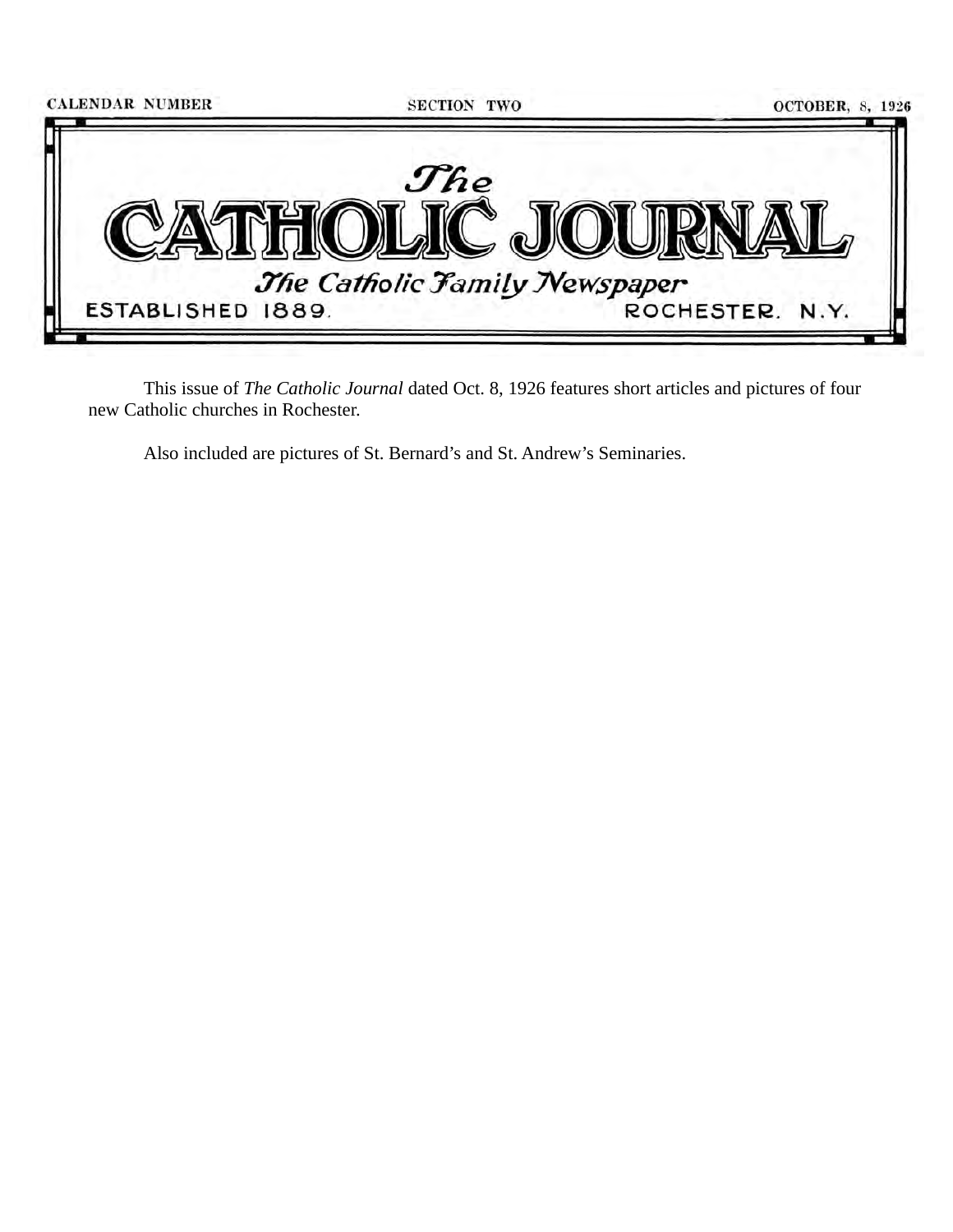## $New$  *Churches In Rochester*



**New Church of** St. **John the Evangelist**  Dedicated June 13, 1926.

New Catholic Churches are being added to Catholic Rochester and while several are undet construction. the new Church of St. John the Evangelist on Humbolt street was dedicated in June by Bishop Thomas F. Hickey. The new building is of brick and Norristone and is of the English<br>gothic type of architecture. A feagothic type of architecture. ture of the new edifice will be found in the windows, the glass designs in which are represented ten different virtues. Four of the completed windows already have been installed. Frank Frey was the architect.

The church is not yet completed. as the plans provide for an edificewhich will be one-third larger than the present size and the additional portion is to be constructed later. The new building will enable Father Sullivan, the rector, to convert the former church in Humbolt street into a complete school building.

The estimate cost of the new Sacred Heart Church, which is of English Gothic architecture, is said. to be about \$300,000 by the pastor. the Rev. George V. Burns. The site is on the northeast corner of Flower City park and Primrose street.

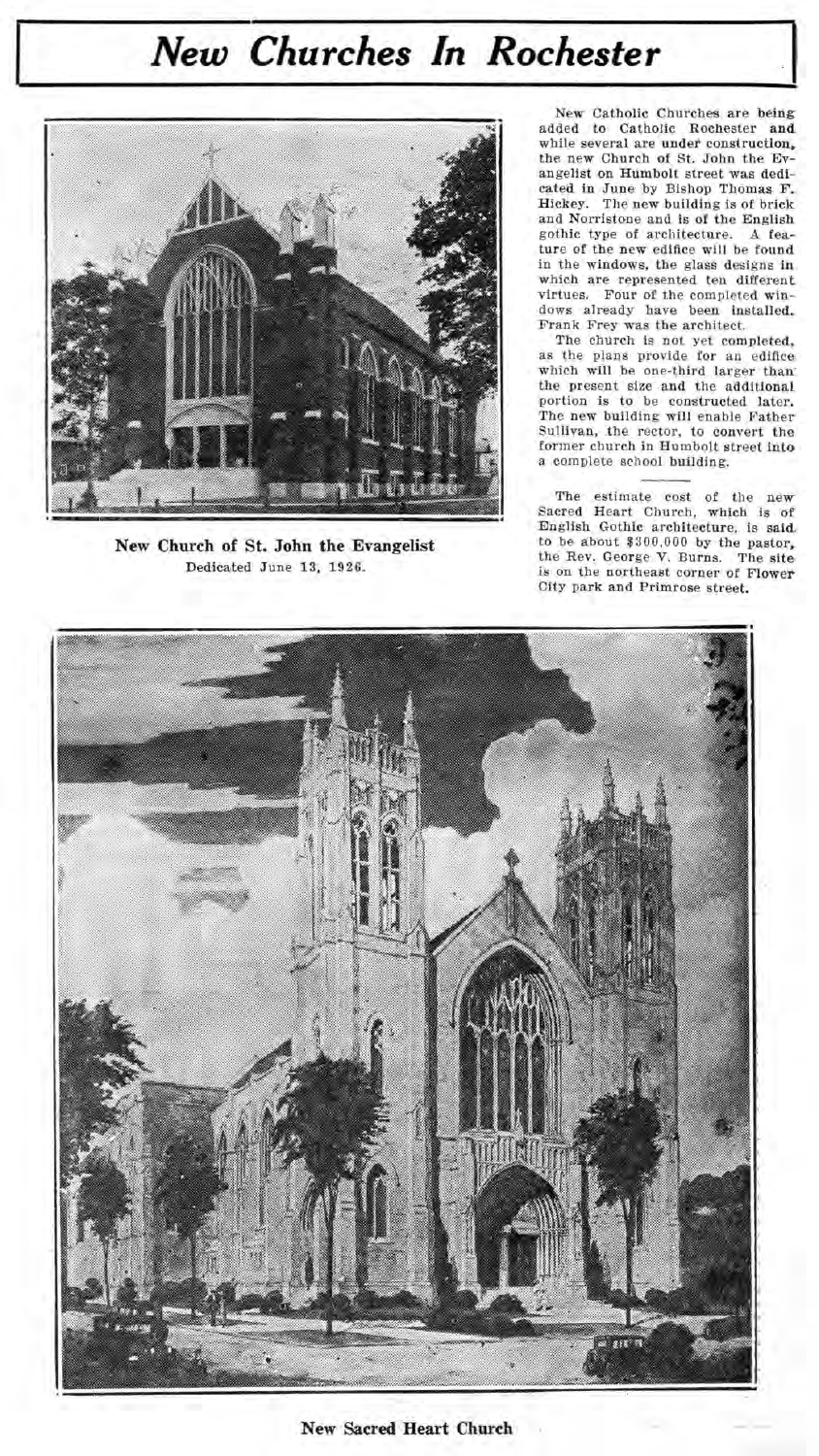## $New$  *Churches In Rochester*



NEW ST. ANDREW'S CHURCH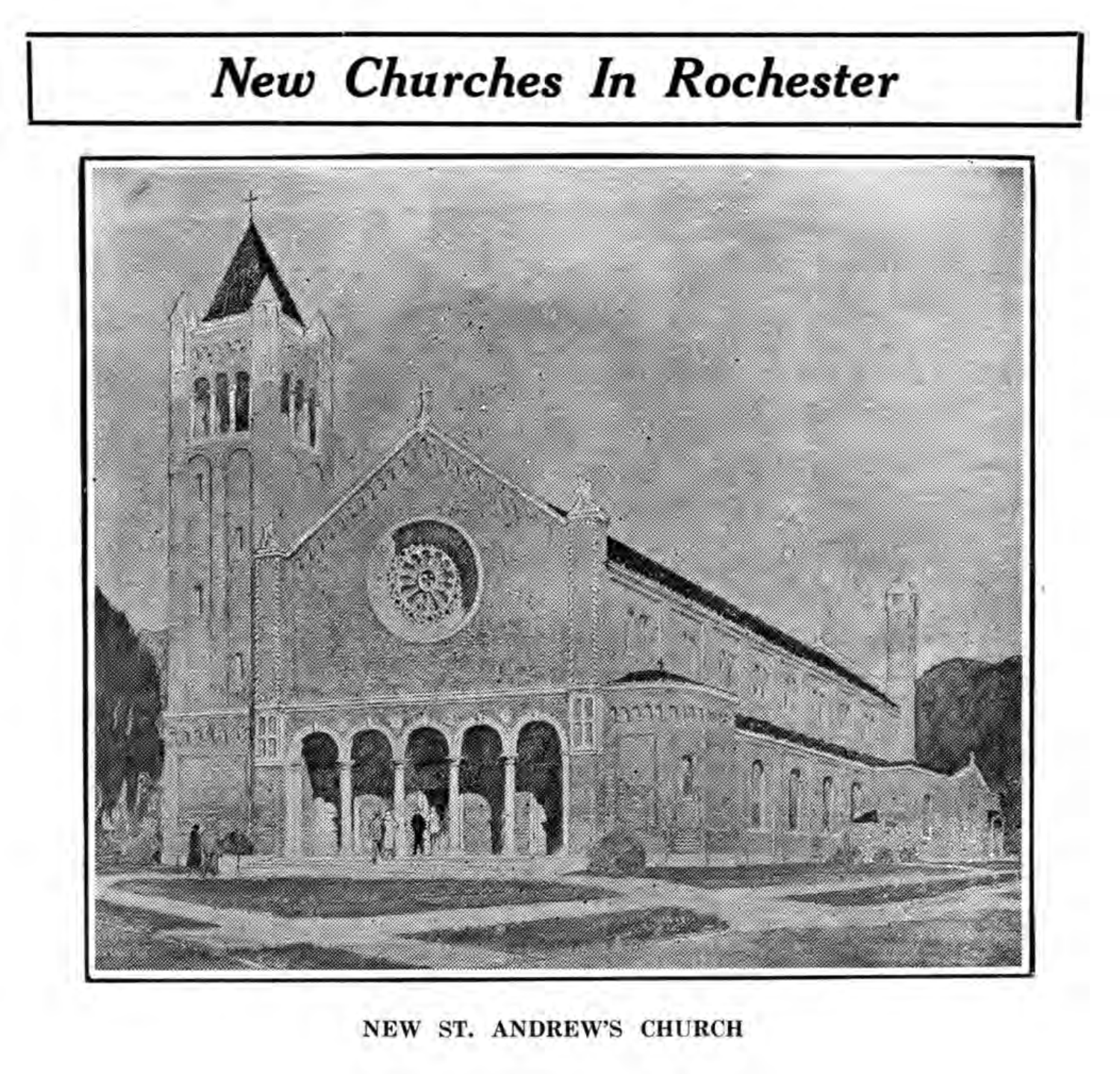## $New$  **Churches In Rochester**



**We supplied the necessary Steel for the following Churches and Schools in the Rochester Diocese: St. Charles Boromeo Church and School; Sacred Heart Church and School; Holy Rosary School Addition; St. John's Church and School; St. Boniface Convent; SS. Peter .and Paul's New Rectory; St. Thomas Church and School; Corpus Christi School Addition; St. Ambrose Church and School.** 

 $We Carry a Complete Line of Stock$ 

**In Our Warehouse** 

**F. L. HEUGHES & CO., INC.** 

## **1029 LYELL AVENUE**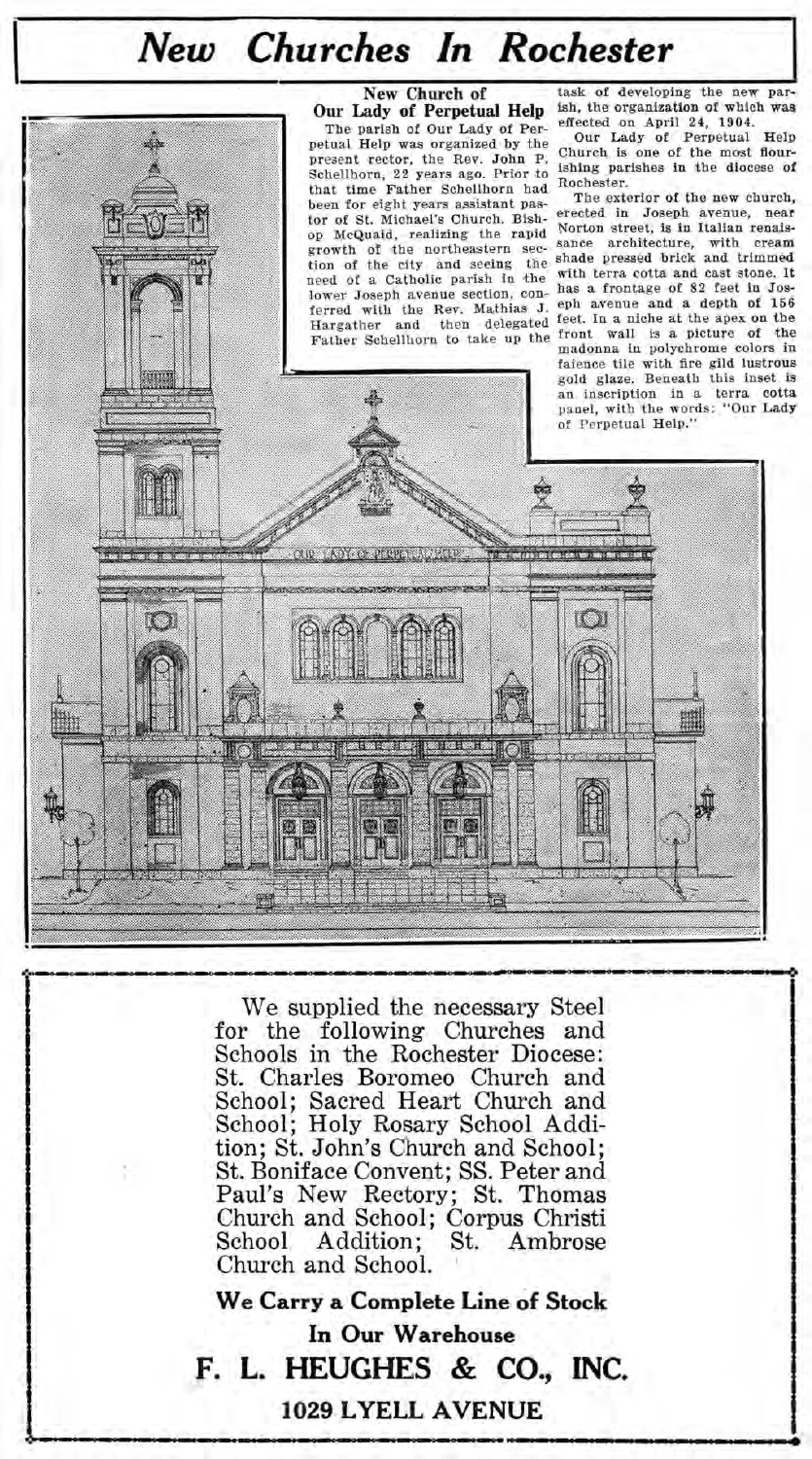

St. Bernard's Seminary



Hall of Theology, St. Bernard's Seminary